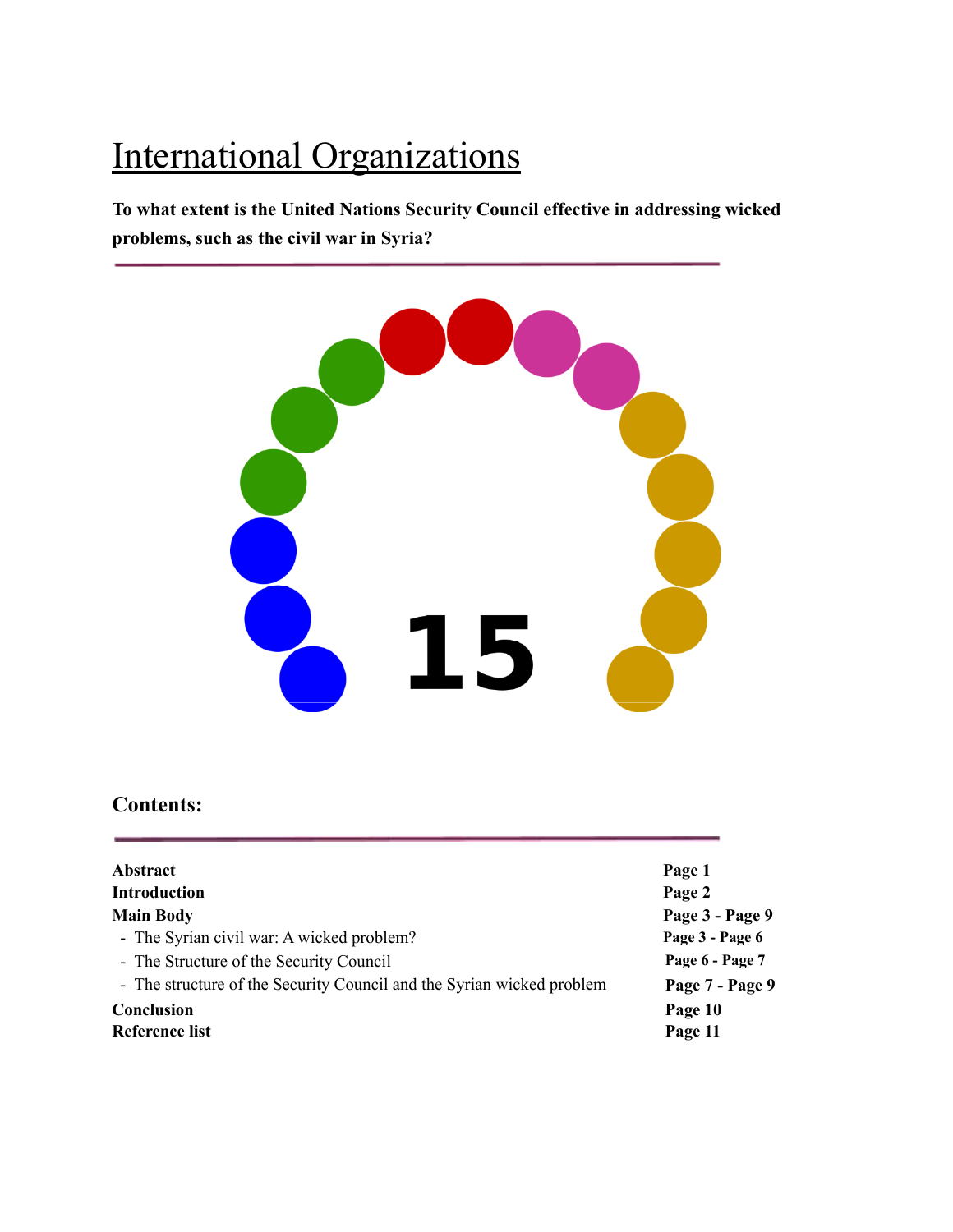### **Abstract**

This paper offers a critical literature review of why the civil war in Syria can be considered a wicked problem and how the Security Council has proved to be (in) effective in addressing the situation. The paper first investigates what constitutes a wicked problem and later provides an in depth analysis as to whether a civil war, such as the one in Syria can be considered a wicked problem. An examination of previously published literature is made with reference to the ineffectiveness of the Security Council. In order for there to be a balance, both views are examined - one that suggests that the Security Council's veto power needs serious reconsideration and another that the Security Council is an absolute necessity in the 21st century. The paper ends with a conclusion, offering a summary of the main findings as well as providing insight into the limitations of this literature review as well as the practical implications of the findings.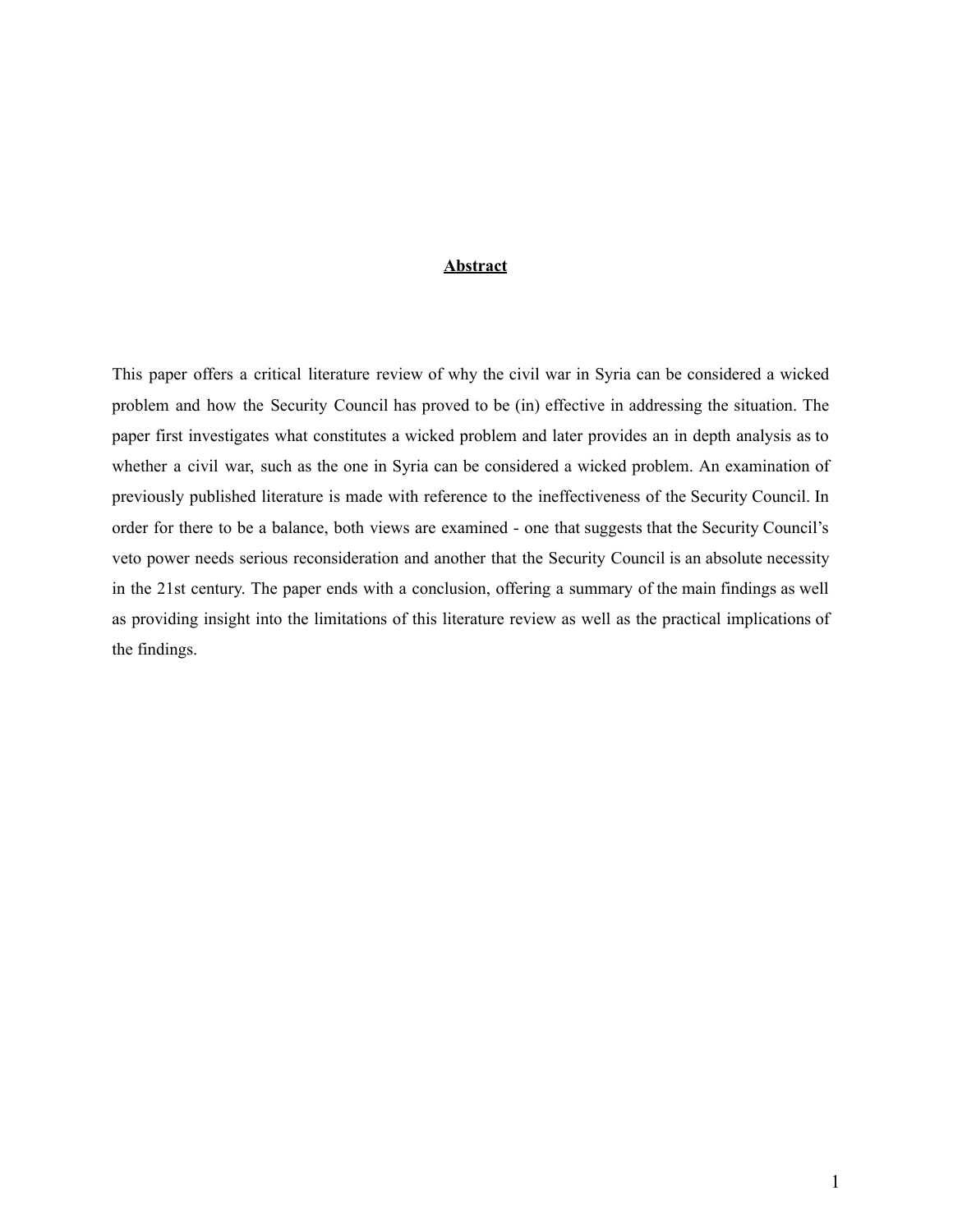#### **Introduction**

The Security Council is one of the primary organs of the United Nations, tasked with maintaining peace, security and harmony in the world. It is the only body which can authorize military intervention in another state and is one of the most highly respected and recognised legislative bodies of the world. However, the very task of "guaranteeing international peace and security" (Bianchi, 2007) can prove to be more than difficult, if not impossible in certain cases. A perfect example of this is the current situation in Syria, which has been unfolding since 2011.

Living in the modern, 21st century, one would think that it is safe to assume that mass atrocities, violations of basic human rights and deaths of civilians in great magnitudes would not be a regular occurrence. Unfortunately, since 2011, such a picture has been emerging from within the Syrian Arab Republic, after anti-government protests turned into a full scale civil war, making the situation of primary international concern.

When such inhumane events occur, it is important to understand why they occur. As will be explained further on in this paper, the Syrian civil war can be dubbed as a "wicked problem" (Head, 2008). Understanding why the situation in Syria is a wicked problem is the first step to understanding why it hasn't yet been successfully addressed by institutions such as the Security Council. Only upon a firm understanding of what constitutes a wicked problem can one investigate the setup and structure of the Security Council and how it contributes to the (in) effectiveness of addressing such issues.

The role, relevance and effectiveness of the Security Council has been debated for years by scholars, politicians, but also regular citizens. However, these individuals are more divided than ever, with some claiming that the Security Council is an absolute necessity, while others call for ground reform of the institution. In the form of a thorough literature review, this paper aims to address the above-mentioned issues and the research question; "To what extent is the United Nations Security Council effective in addressing wicked problems, such as the situation in Syria?" as well as provide guidance on future possible research on the matter at hand.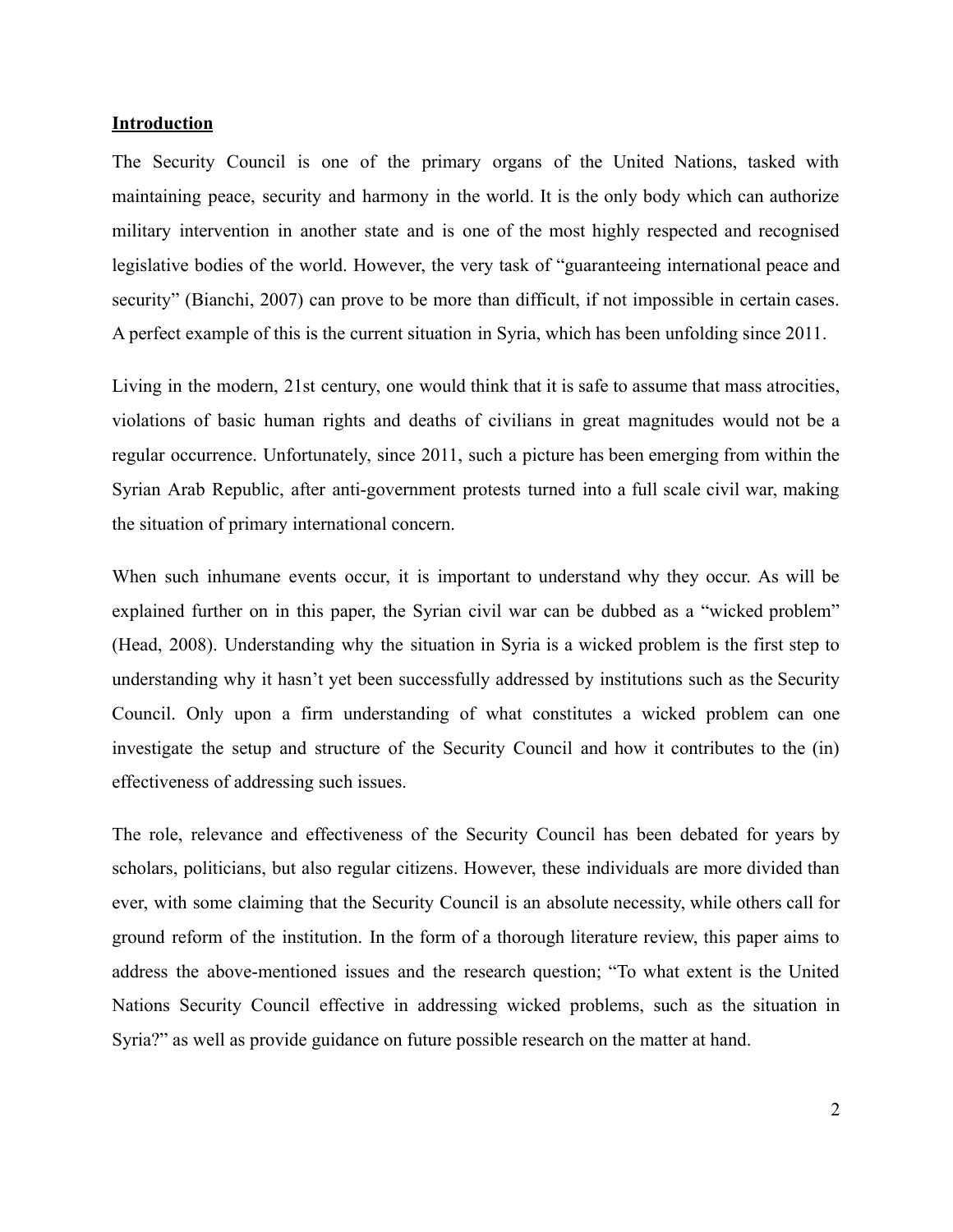#### **The Syrian Civil War: A Wicked Problem?**

A wicked problem is a term used by scholars to describe some of the most important and most difficult to solve global challenges. While there is no one, definite definition of a wicked problem, many have attempted to develop theories of what a wicked problem actually is. Perhaps one of the most widely used descriptions, or rather methods of identification of a wicked problem, is that of Brian W. Head. In his 2008 paper, we find that three dimensions of wicked problems have been identified; complexity, uncertainty and value divergence. As Head (2008) argues, "complexity is clearly a constituent feature of wickedness, but complexity itself is not enough to trigger a wicked problem since there are many aspects of complexity that are amenable to scientific analysis and technical/engineering controls" (p.103). This hints to the idea that a wicked problem is one that scores 'high' on each of the three dimensions as they are all interconnected in one way or another. If we were to create a venn diagram, a wicked problem would fall in the section where all three dimensions, complexity, uncertainty and value divergence intersect.

Now that the main assumptions of a wicked problem have been identified it is important to turn to the central wicked problem of this paper - the Syrian Civil War. Defining a civil war will greatly aid in assessing to what extent the conflict can be considered a wicked problem and in turn will help evaluate the (in) effectiveness of the United Nations Security Council in addressing the issue.

As Small and Singer (1982) suggest, a civil war can be defined as "any armed conflict that involves (a) military action internal to the metropole, (b) the active participation of the national government, and (c) effective resistance by both sides" (p. 210). As we find in Adams's (2005) paper, "the (Syrian) government relied upon its security forces to shoot down protestors and systematically detain political opponents" (p.6). As the situation in Syria developed over the years, military involvement increased dramatically, showing clear involvement of troops and the "active participation of the national government" (Small & Singer, 1982). The fact that the conflict, which began in the wake of the Arab spring in 2011 is still going on with increasing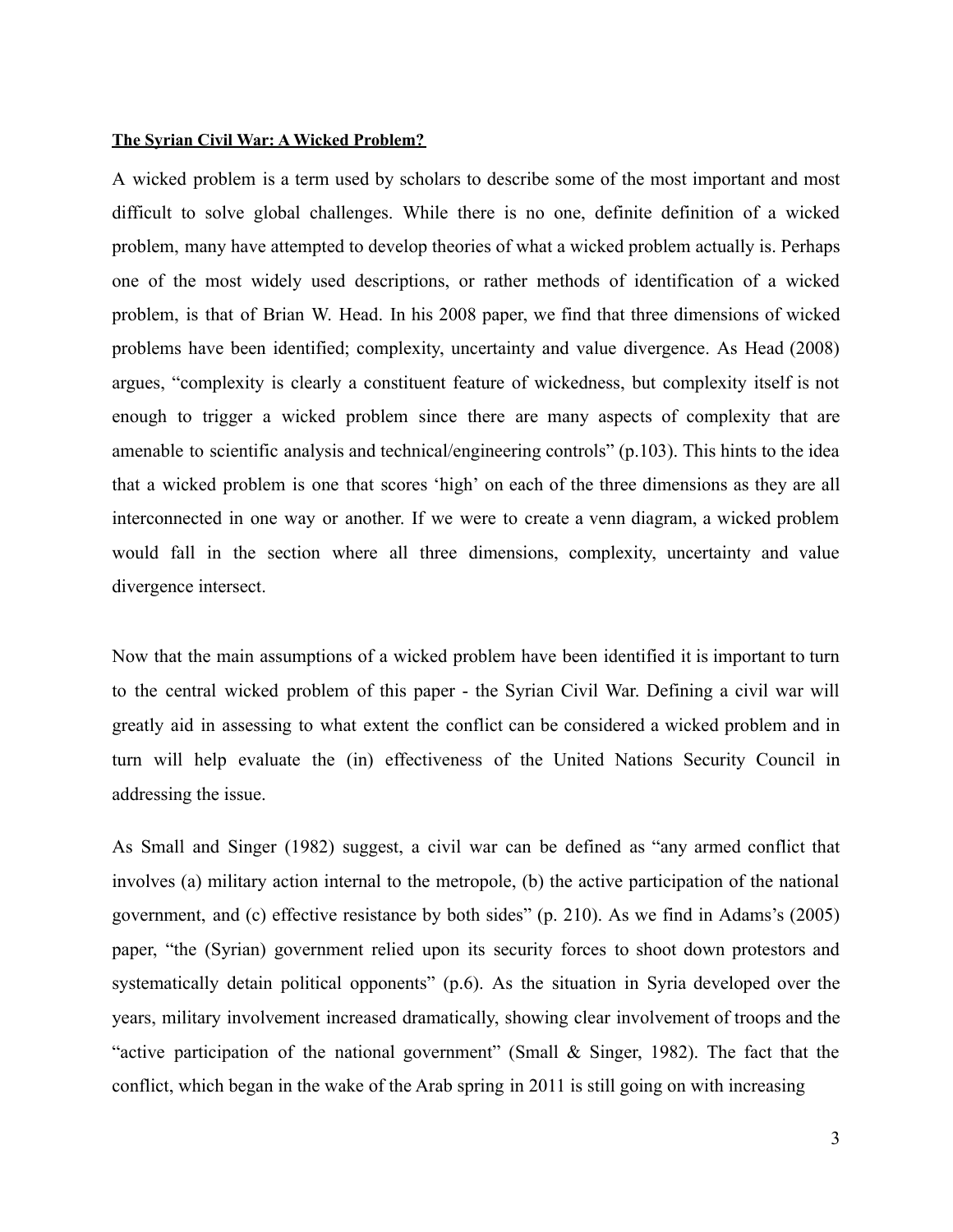amounts of different groups partaking, is in line with Small and Singer's (1982) argument that an important aspect of a civil war is "resistance by both sides" (p.210). Taking into account the above, brief description of the situation in Syria, we conclude that it can indeed be labeled as a civil war, making the issue ever more complex.

Now that it has been analysed what constitutes a civil war and how the Syrian conflict can be an example of such a civil war, taking Head's (2008) three dimensions, it has to be examined whether this civil war is also a wicked problem. Some may assume, perhaps rightly so, that by definition a civil war is a wicked problem.

Perhaps one of the most important indicators of complexity, is the amount of actors involved in a problem and in the interdependency of thereof.



*Figure 1: Map showing dif erent actors involved in the Syrian conflict*

As can be seen from the above map, several different parties and actors are somewhat stakeholders to the civil war in Syria. What makes the situation all the more interesting and complicated is the fact that the rebel groups are also not consolidated into one, strong allied opposition force but have dispersed and several different groups have emerged - all with different means and goals. Although the majority of the parties' end goal is peace and an end to the civil war. The main problem, however, is that all the different actors involved have very different beliefs about how to achieve that common end goal. Even more importantly, perhaps,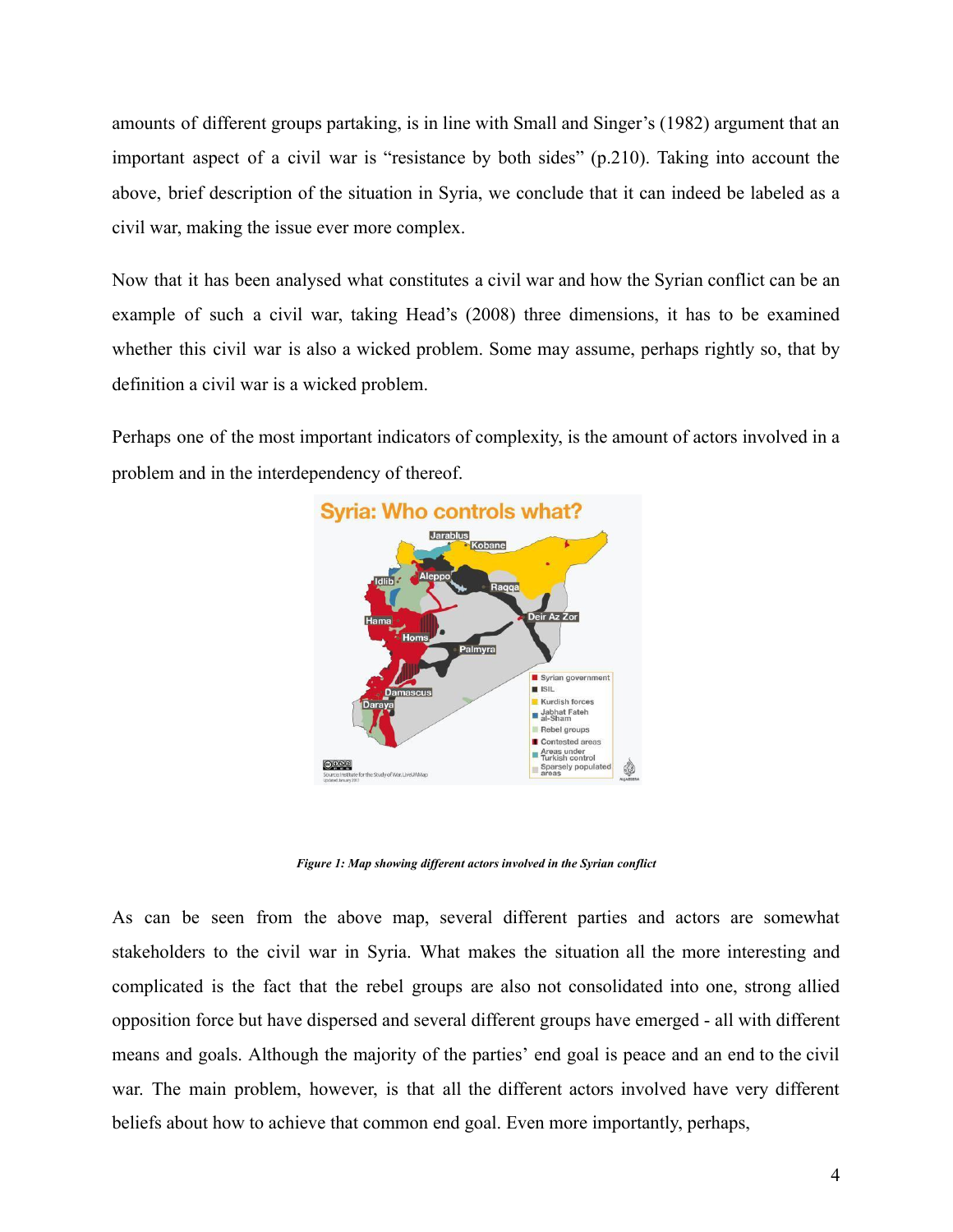are the different definitions of what or who will guarantee this peace. For instance, President Bashar Al Assad believes that he is the lawful leader of Syria and backed by the likes of Iran or Russia, he believes that only the elimination of the rebels will bring back normality to his country. On the contrary, the opposition groups believe that peace will only be guaranteed once President Assad leaves office and democratic elections will uncover a new President.

When speaking of complexity and the sheer amount of different actors involved in the conflict, the role of external nations must not be forgotten. The fact that the two superpowers, the United States and Russia are on opposing sides, each with their own political interests further complicates the situation and makes reaching a sustainable solution in the Security Council an almost impossible task. One of the reasons for this, as examined later on in this paper, is the veto power possessed by the P5 member states.

When dealing with such a great amount of different players on the table, it becomes clear that any decisions or attempts to solve the conflict pose great uncertainty - another of Head's (2008) dimensions of a wicked problem.

When speaking of uncertainty, Head (2008) primarily focuses on uncertainty "in relation to risks, consequences of actions and changing patterns (p.103). There is great "uncertainty of what a post Assad Syria may look like" (Price, 2013). This is primarily due to the fact that Assad has been the ruler of the country for almost half a century and given the current situation democratic elections seem highly improbable. If Assad was to be removed by force, due to the fact of the many different groups amongst the opposition, another conflict could potentially arise, centered around who would be most suitable to take over. This is also a great example of how complexity and uncertainty are interdependent - the more actors there are the more uncertain the outcome.

Value divergence is another contributing factor to the civil war in Syria. All parties to the conflict have greatly differing fundamental beliefs and values. The United States for instance would urge for democracy, embracement of human rights as well as western values and norms.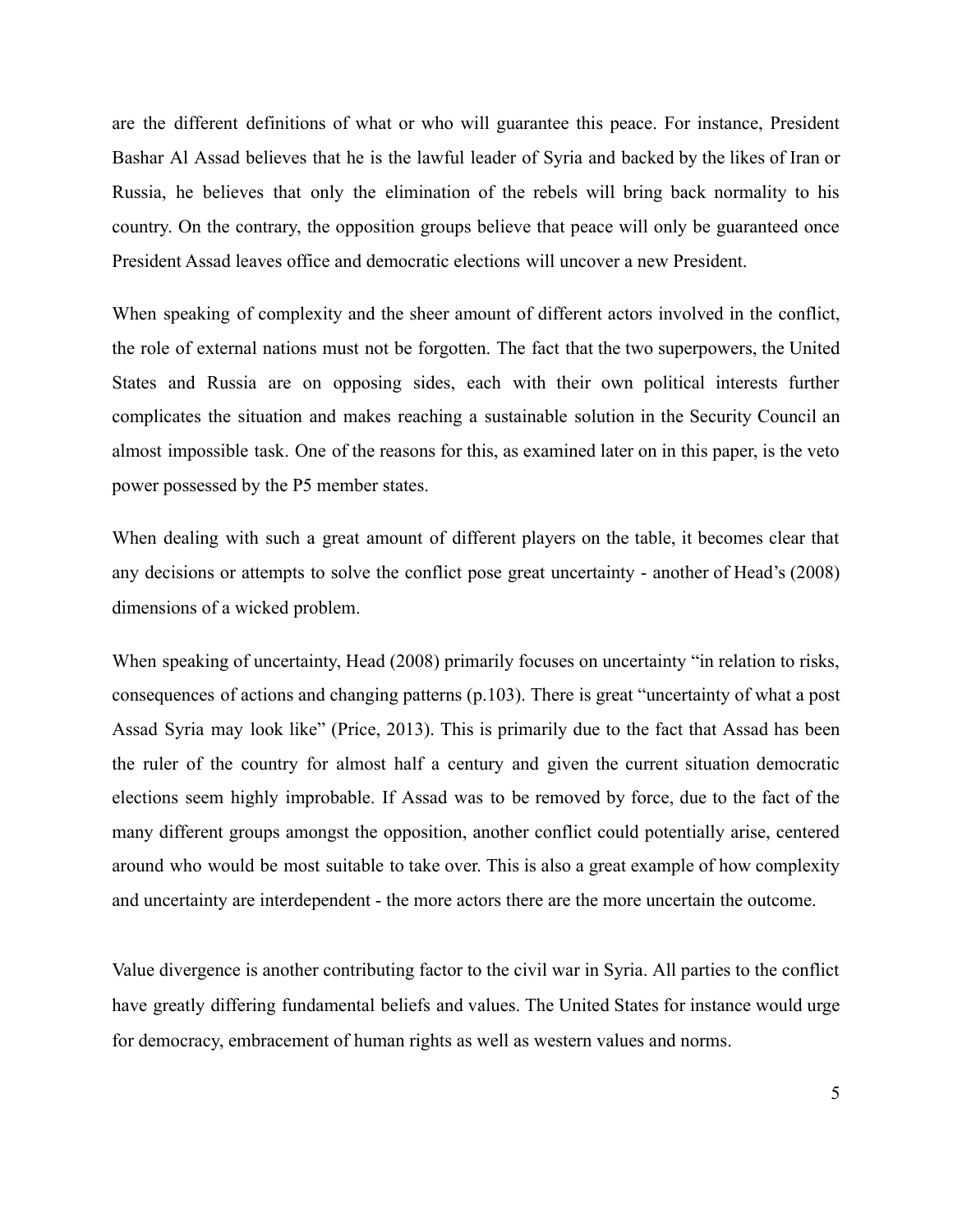President Assad on the other hand believes that the continuation of his authoritarian rule is the best for the country. The so-called Islamic States or ISIS, which has emerged as a great threat to not only Syria but the whole world, would like to instate Sharia law and deeply rooted extreme Islamic views. Realising that each of the aforementioned parties plays a huge role in the conflict, such a difference in opinions and fundamental beliefs makes the conflict even harder to resolve. This echoes the argument that was made earlier - even though the end goal is some sort of peace, each of the stakeholders has a differing view on how this peace should look like and how it should be achieved.

Given the analysis above, we can see that the three dimensions of wicked problems proposed by Head (2008), greatly overlap in the case of Syria. A wicked problem is one that "features innumerable causes, are tough to adequately describe and by definition have no right answers" (Price, 2013). This, given the arguments made earlier, is exactly what the situation in Syria is like and perhaps one of the many contributing factors to the death toll which now exceeds 400,000 (Hudson, 2016). The Syrian civil war is perhaps one of the most complicated and crucial wicked problems that we are faced with today In line with the current findings of this paper and many other scholars, Clinton (2014) suggests that as the situation has progressed and as no sustainable solution has been found "Syria has become even more of a wicked problem" (p.395) and "the Syrian civil war satisfies all of the criteria of a wicked problem" (Price, 2013).

#### **The structure of the Security Council**

The Security Council is one of the primary organs of the United Nations. It is the only body which can authorize military intervention in another state. It is one of the most highly respected and recognised legislative bodies of the world. This UN Organ is made up of fifteen member states, five of which are permanent (the P5). The ten non permanent members rotate every two years in the form of elections through the UN's General Assembly. What is important to highlight is that the five permanent members of the council, namely the United Kingdom, United States, France, China and Russia have veto power, meaning that they can overrule any resolution of the council. For instance if there are thirteen votes in favour of a resolution and two against,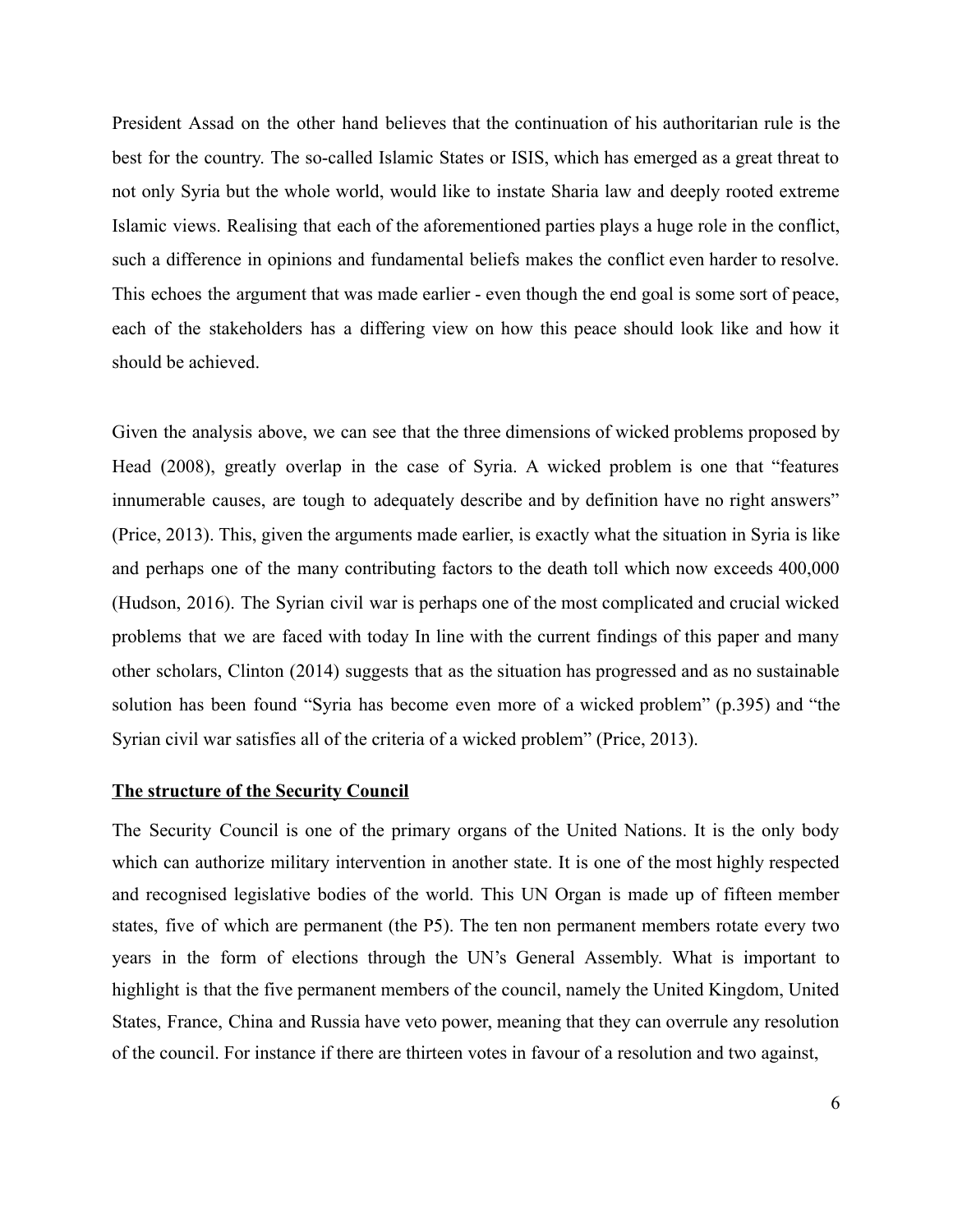but one of those comes from one of the 'P5 Nations, the resolution automatically fails. This is one of the biggest criticisms of the council in the sense that not only does it hinder successful implementations of solutions that the majority agrees to, but also, as argued by some, puts a strain on democracy since the will of the majority is not heard.

#### **The structure of the Security Council and the Syrian wicked problem**

The conflict in Syria has now been unfolding for almost six years. Not only is there no clear solution at sight but with every day, more and more blood is shed and lives are lost. People's lives have been destroyed, millions have been forced to flee their homes and hundreds of thousands have died, many being children. It becomes clear that the international community, putting its private agenda, has failed the Syrian people. The Security Council is one of the international bodies that has not done everything in its power in order to put an end to this humanitarian crisis. "Since the internal conflict began in Syria, and despite reports on continued violence, aggression, killings, and humanitarian crises, the United Nations Security Council has been unable to implement multiple proposed resolutions to maintain international peace and security" (Khallaf, 2016).

What must be realised is that it is not necessarily that there is a lack of will amongst Security Council members to solve the crisis. The problem lies elsewhere – in the structure and format of the Security Council and the way resolutions are passed and decisions made. The veto power of the permanent members is said to be one of the fundamental reasons for the lack of effective solutions to challenges such as the Syrian civil war. As Khallaf (2016), suggests, "the consensus among scholars is that the Russian and Chinese veto is the main political obstacle that is restricting the Security Council from intervening and stopping the civil war in Syria" (p. 20). The fact that Russia and China are both permanent members who have long standing close relations and are considered to be allies also does not aid the situation. Between 2011 and 2015, the two superpowers have exercised their veto power four times each on resolutions concerning the Syrian civil war. What is most disturbing is that these resolutions sought to put an end to the conflict. "These resolutions were concerned with condemning violent attacks on protesters,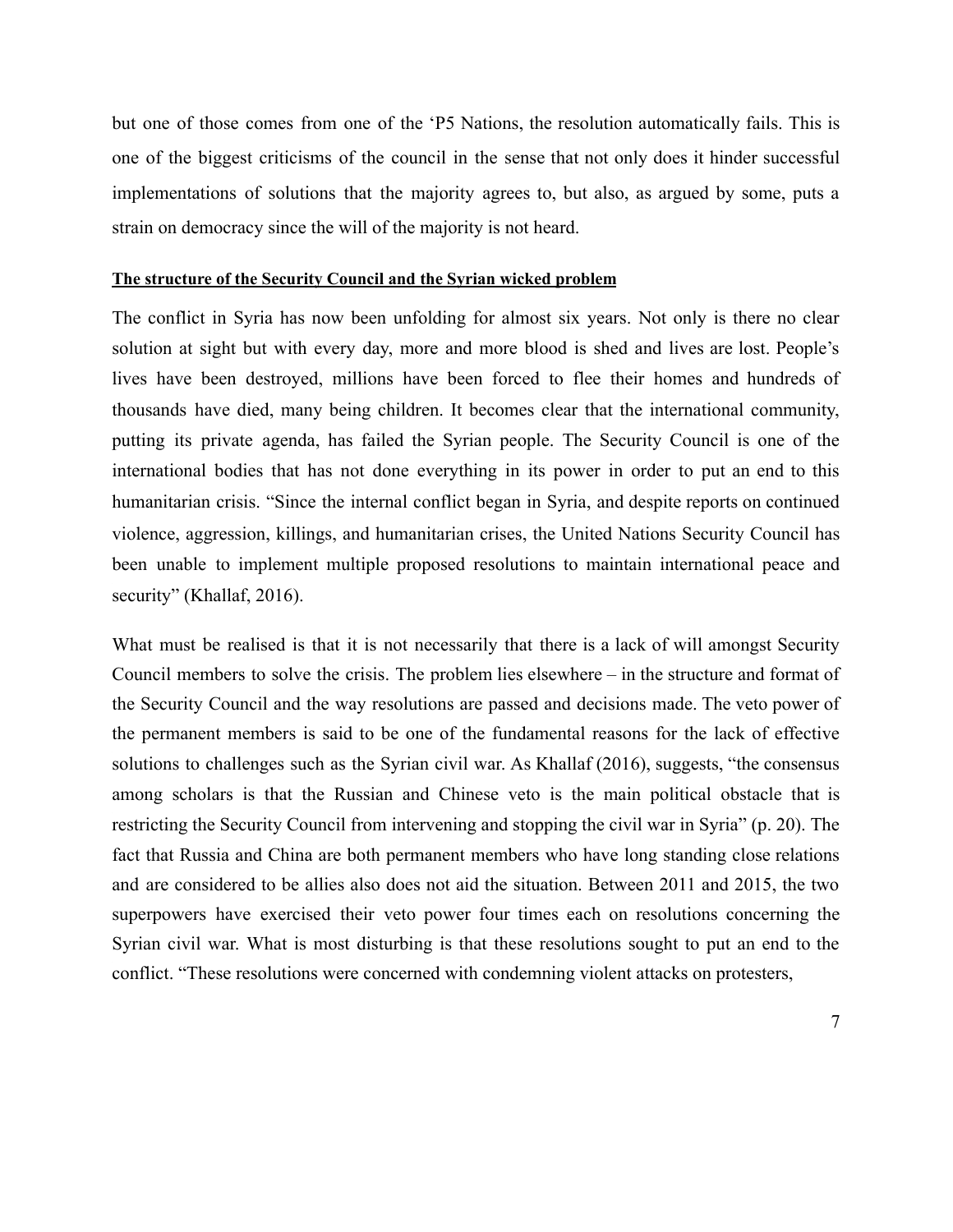outbreak of war in the country, sanctions if violence continues or Syria's (Assad's) referral to ICC 57 Security Council" (Khallaf, 2016). From these examples, we can see how even though the other members of the council voted in favour of such resolutions and a majority was reached, because of two vetoes, the resolution was automatically rejected.

The large ideological divisions between the permanent members, coupled with the fact that all of these differing members have the veto power and can use it in order to block on another's solution or suggestion to fit their own political interests is where the Security Council arrives at a deadlock. "The UN security council is failing Syria because of big power divisions which have prevented action to end a conflict" (McGreal, 2015).

The veto power is not the only problem within the Security Council. As Hurd (2002) argues, "the Charter of the United Nations gives the Security Council enormous formal powers, but it does not give it direct control of the tools with which to enact those powers" (p.35). The issue here is that even if a resolution passes, the successful implementation of the suggested solutions is contingent on the state the resolution concerns. If Assad doesn't recognise the Security Council's legitimacy or will not voluntarily adhere to the recommendations, then even if the United States and Russia were to overcome their differences and not exercise their veto power, a solution would be worthless unless the Syrian government is threatened with military intervention in line with the Security Council's 'responsibility to protect'. We hence arrive at a paradox – it seems that even though organs such as the Security Council have been created in order to prevent violence, the only possible solution is the use of military force in a situation where lives are already being lost. Clearly, that 'possible solution' is not an alternative and should not be enacted leaving the council with no options and bringing the member states back to where they left off from, in search for a solution.

On the other hand, the Security Council can be thought of as a necessity in terms of international governance and multilateral cooperation. What is important to realise is that general world peace and stability have been maintained since the end of World War 2 - no major, wide scale international military conflict, comparable to the horrors of the second world war has taken place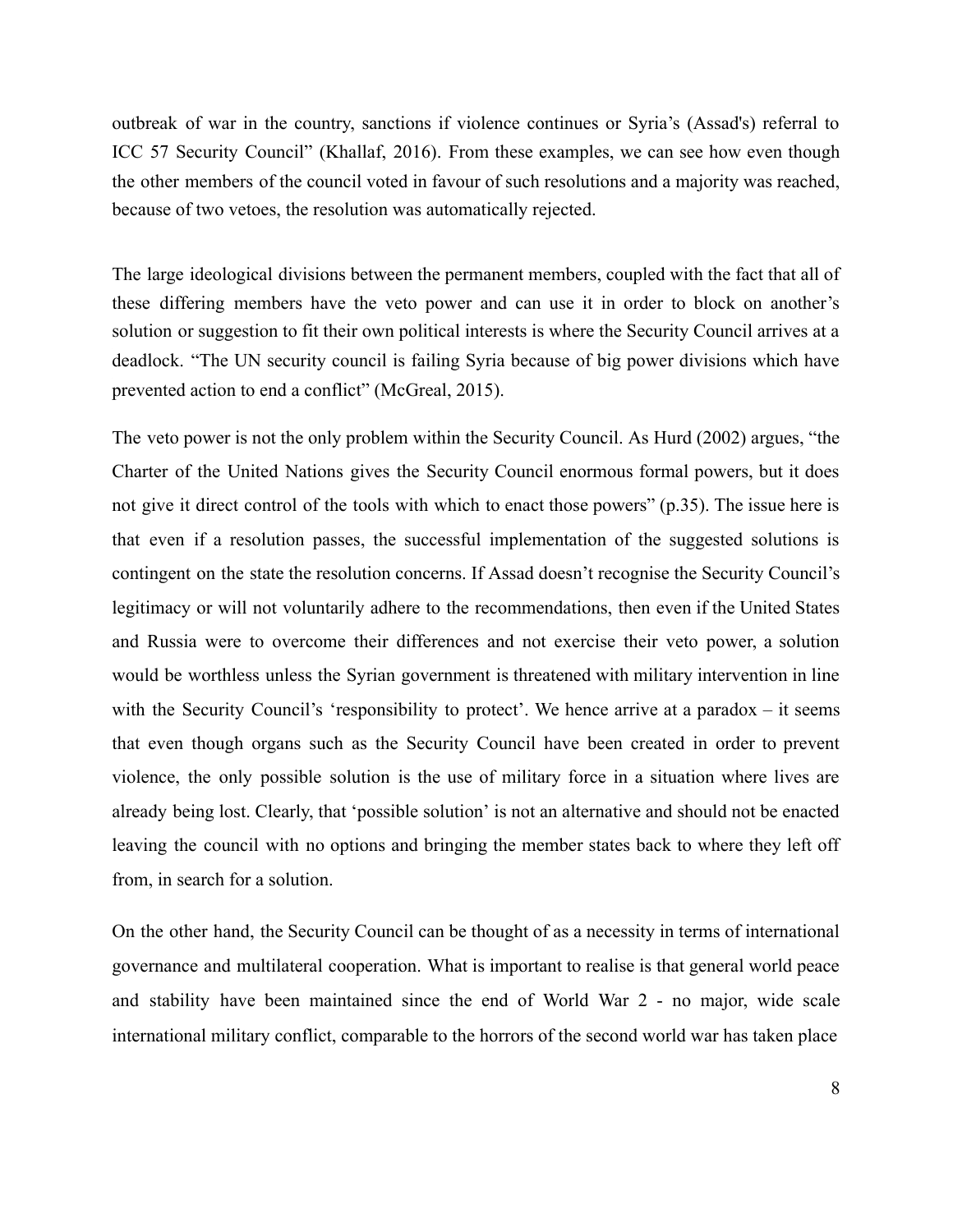since 1945. Perhaps one explanation for this is the Security Council's (criticised) format and structure itself -"the legal structure of the UN Security Council has been a crucial mechanism for this enormous achievement so important to the entire human race" (Sieff, 2013). One of the reasons for this is the fact that the United Nations and Security Council alike are a highly regarded and respected platform for dialogue and discussion. Through providing the opportunity for heads of state to discuss crises rather than resort to the use of force, the United Nations has become the most important international arena where debate takes place. As controversial as it may seem, some also argue that the very criticized veto power in the Security Council contributes to the above described scenario of peace.

Perhaps the veto power is actually a great advantage and could be considered as "the fundamental reason world peace has been maintained has been the veto power of the five main global nations – the United States, the Soviet Union/Russia, China, Britain and France – in the UN Security Council. This is the fundamental brake, or safeguard, against the irresponsible and reckless use of unilateral armed force by any single great power" (Sieff, 2013).

Furthermore, in support of the Security Council, it has to be noted that several resolutions (as debatable their efficiency may be) have indeed been passed and implemented. A good example of this is resolution 2165, adopted unanimously in 2014. Although this resolution does not directly solve the armed conflict on Syrian territory, it does supply the Syrian population with much needed medical, sanitary and other similar relief deliveries. What is important to note is that the resolution, in line with the principle of state sovereignty guarantees these deliveries with the consent of the Syrian government. As mentioned before, while this resolution does not end the armed conflict, it does indeed bring hope for the future. As the Russian Federation ambassador states, the resolution puts the interests of civilians first without inflicting any more violence. "There is no trigger in the text for the use of force in the event of noncompliance and the text reflects his country's (Russia's) concerns for the respect of Syrian sovereignty, as well as recognizes Syrian efforts to cooperate with humanitarian aid delivery." (United Nations, 2014).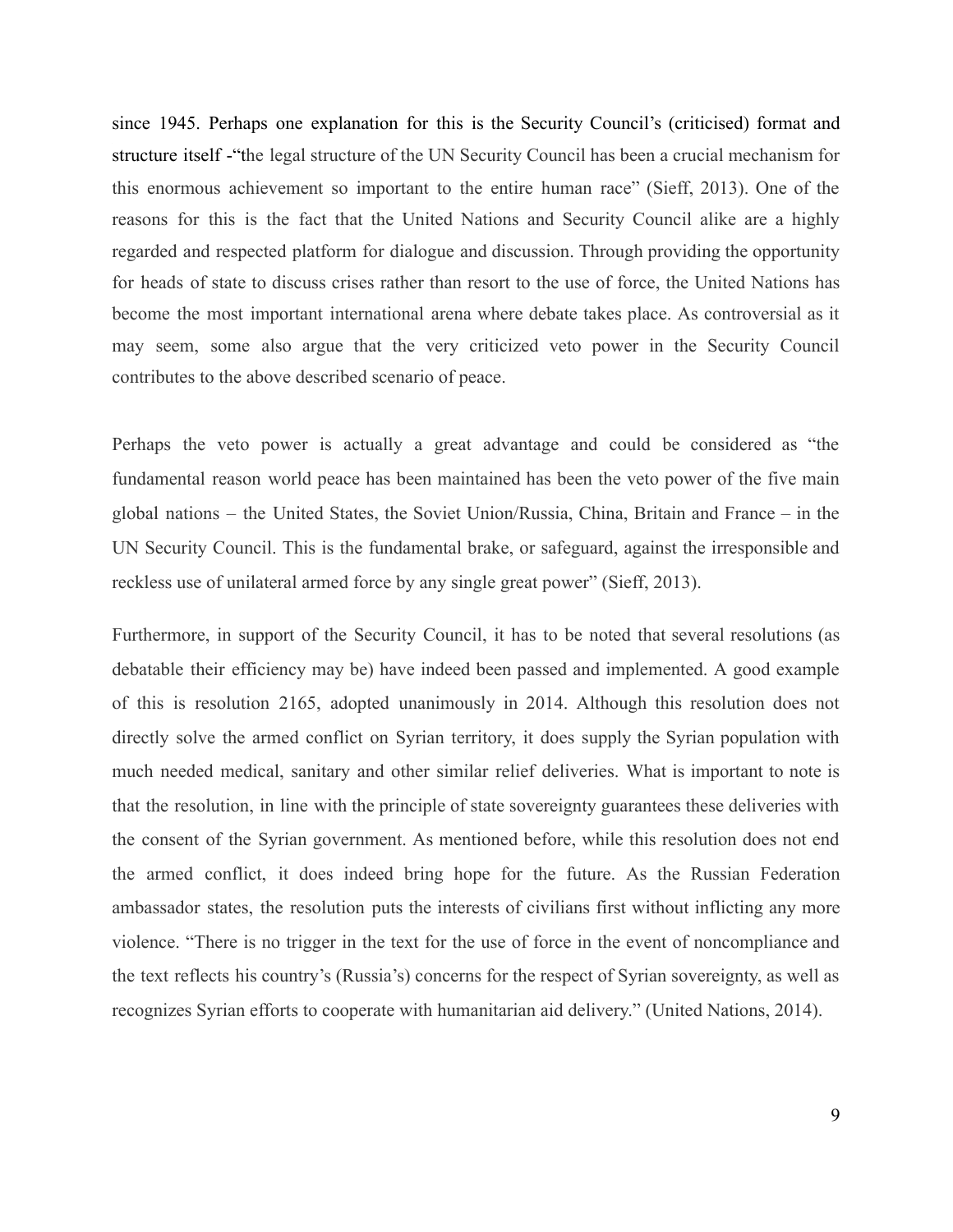#### **Conclusion**

In conclusion, this paper has offered insight into why the Syrian civil war is a wicked problem and as a result, why it has still not been successfully resolved. As has been examined, the Syrian civil war is of great complexity due to the great number of different actors and stakeholders involved; all of whom have completely different ideas and means about how to end the conflict. One of the reasons for this, is value divergence - another key dimension of wicked problems as per Head's (2008) analysis.

In theory, the Security Council seems as the perfect organ to address such problems - an organ where nations come together to debate the fate of the world and carve a path for diplomatic solutions. However, this paper found that the Security Council has, to a greater extent, been thus far ineffective in addressing the Syrian civil war. Since the conflict began, the death toll has increased dramatically while the Security Council member states have failed to overcome their political differences for the benefit of the Syrian people. The veto power is one of the main obstructions, preventing the council from reaching a resolution that would put an end to the bloodshed and violence.

While the paper offered an extensive review of available literature on wicked problems and the Syrian civil war, an interview with an expert on the matter would have even further aided the analysis. It would be important, however, to interview an expert that is impartial to both the conflict and the Security Council - it is important that it would be either a UN or member state official in order to ensure an unbiased and critical approach.

These findings have of course great practical implications. If the Security Council format and organization will not be reformed, if serious debate about the reorganization of the council will not be held, then the council might begin to lose its legitimacy as it will be seen as merely a bureaucratic platform where there is much discussion but little solution. Therefore, it is suggested that further extensive investigation into possible reform of the council is conducted. Only after thorough research and consideration of all consequences can there be talk of reform.